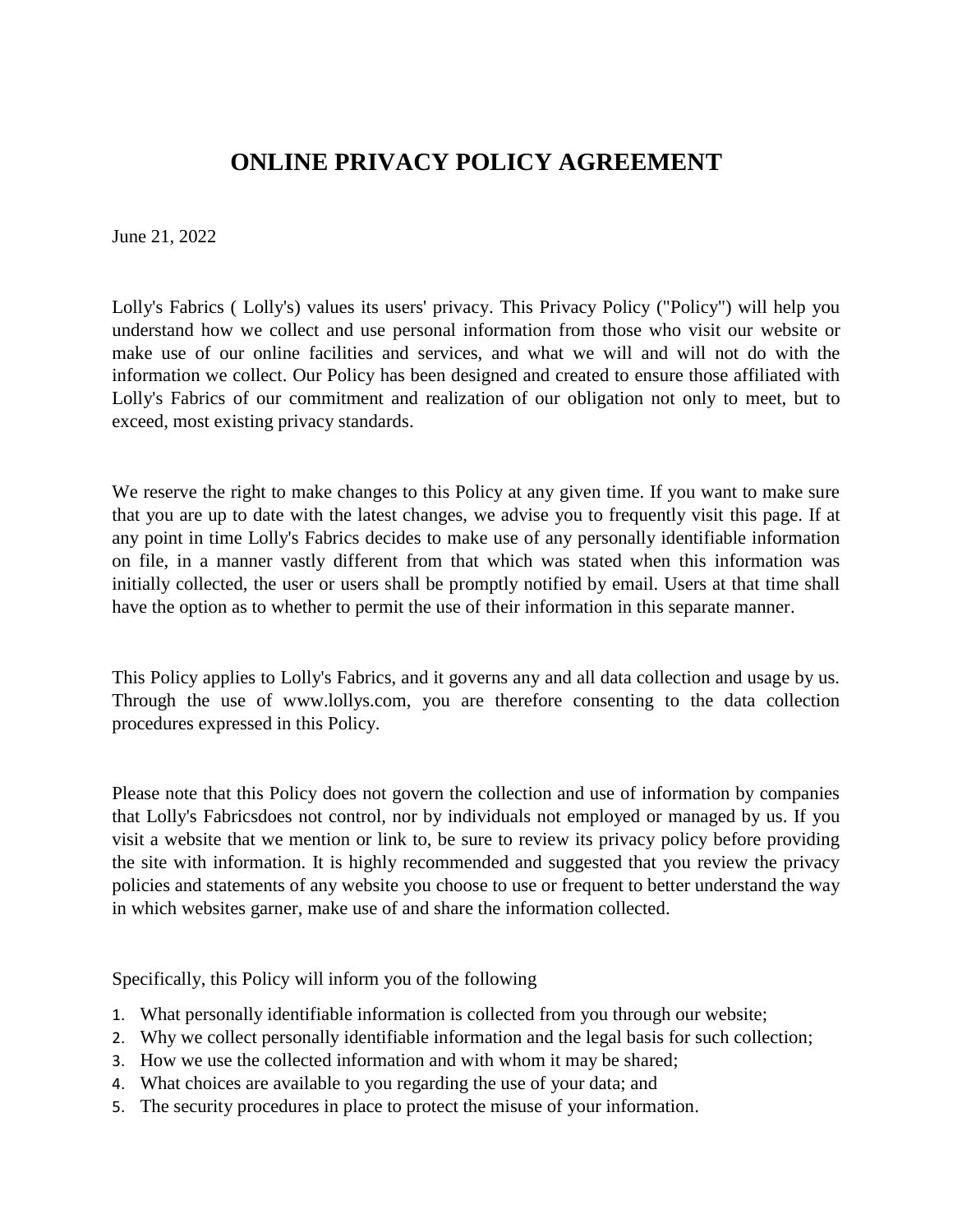# **Information We Collect**

It is always up to you whether to disclose personally identifiable information to us, although if you elect not to do so, we reserve the right not to register you as a user or provide you with any products or services.

# **Why We Collect Information and For How Long**

We are collecting your data for several reasons:

- To better understand your needs and provide you with the services you have requested;
- To fulfill our legitimate interest in improving our services and products;
- To send you promotional emails containing information we think you may like when we have your consent to do so;
- To contact you to fill out surveys or participate in other types of market research, when we have your consent to do so;
- To customize our website according to your online behavior and personal preferences.

The data we collect from you will be stored for no longer than necessary. The length of time we retain said information will be determined based upon the following criteria: the length of time your personal information remains relevant; the length of time it is reasonable to keep records to demonstrate that we have fulfilled our duties and obligations; any limitation periods within which claims might be made; any retention periods prescribed by law or recommended by regulators, professional bodies or associations; the type of contract we have with you, the existence of your consent, and our legitimate interest in keeping such information as stated in this Policy.

#### **Use of Information Collected**

Lolly's Fabrics does not now, nor will it in the future, sell, rent or lease any of its customer lists and/or names to any third parties.

Lolly's Fabrics may collect and may make use of personal information to assist in the operation of our website and to ensure delivery of the services you need and request. At times, we may find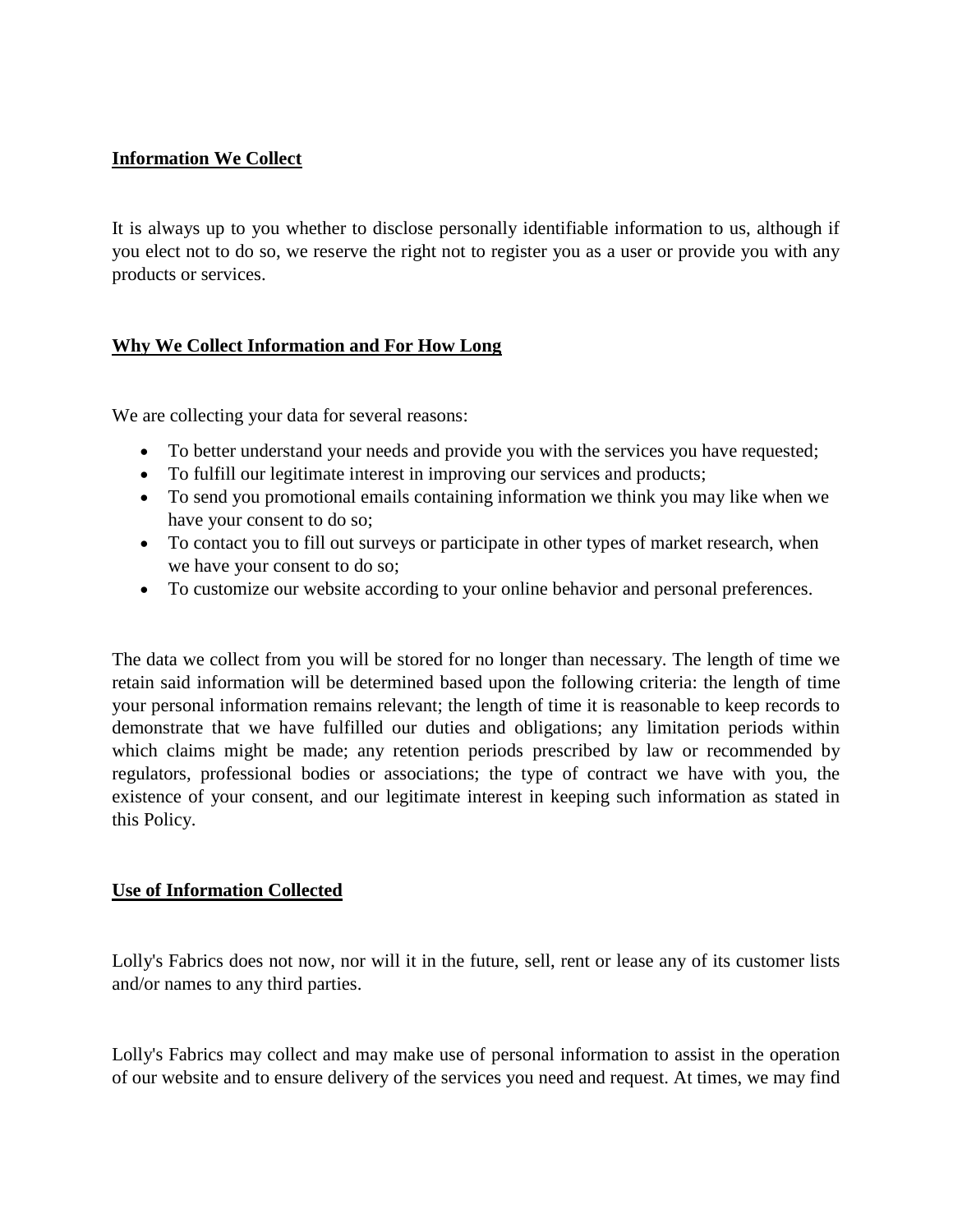it necessary to use personally identifiable information as a means to keep you informed of other possible products and/or services that may be available to you from www.lollys.com

Lolly's Fabrics may also be in contact with you with regards to completing surveys and/or research questionnaires related to your opinion of current or potential future services that may be offered.

Lolly's Fabricsuses various third-party social media features including but not limited to Facebook, Instagram and other interactive programs. These may collect your IP address and require cookies to work properly. These services are governed by the privacy policies of the providers and are not within Lolly's Fabrics's control.

# **Disclosure of Information**

Lolly's Fabrics may not use or disclose the information provided by you except under the following circumstances:

- as necessary to provide services or products you have ordered;
- in other ways described in this Policy or to which you have otherwise consented;
- in the aggregate with other information in such a way so that your identity cannot reasonably be determined;
- as required by law, or in response to a subpoena or search warrant;
- to outside auditors who have agreed to keep the information confidential;
- as necessary to enforce the Terms of Service;
- as necessary to maintain, safeguard and preserve all the rights and property of Lolly's Fabrics.

# **Non-Marketing Purposes**

Lolly's Fabrics greatly respects your privacy. We do maintain and reserve the right to contact you if needed for non-marketing purposes (such as bug alerts, security breaches, account issues, and/or changes in Lolly's Fabrics products and services). In certain circumstances, we may use our website, newspapers, or other public means to post a notice.

# **Children under the age of 13**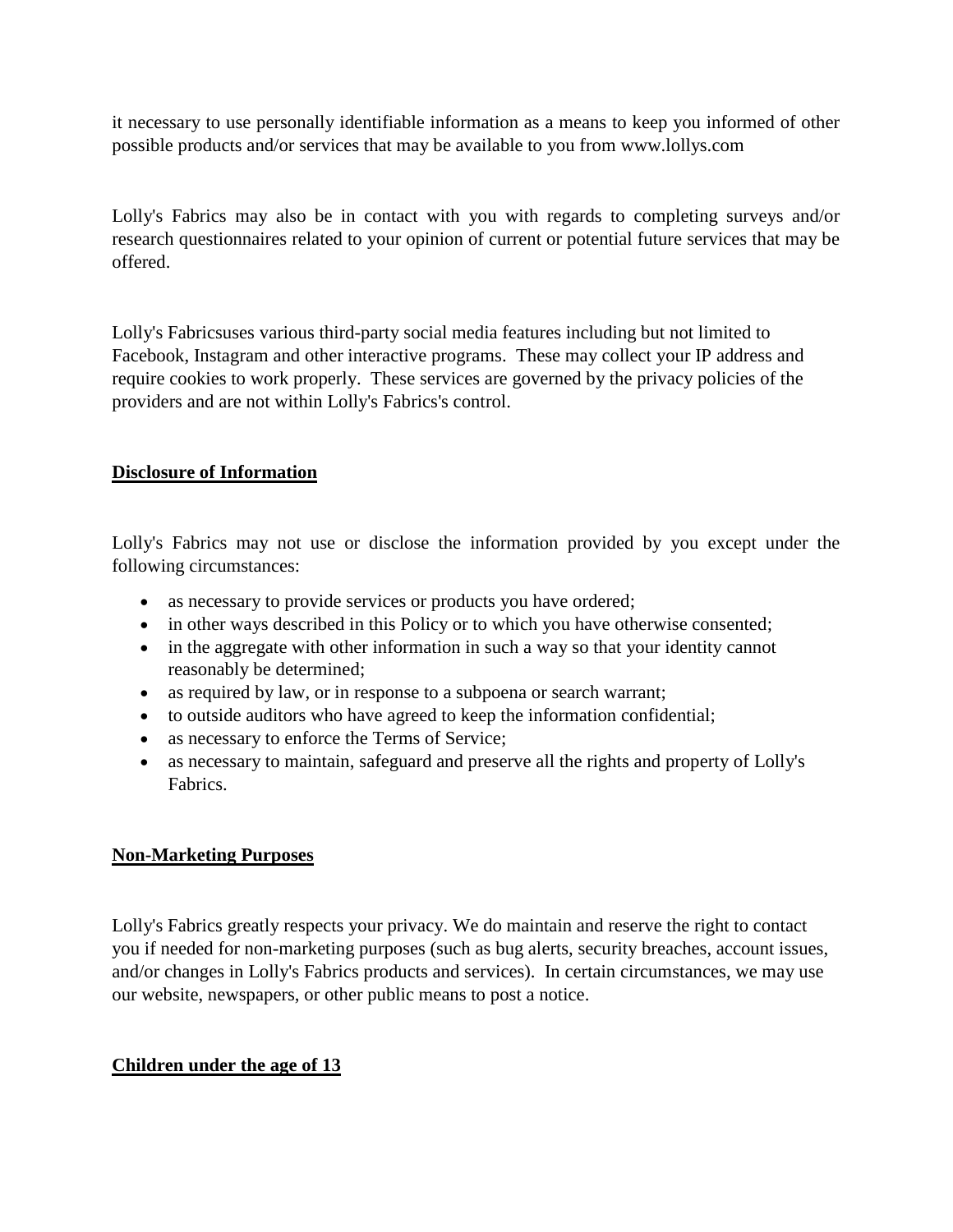Lolly's Fabrics's website is not directed to, and does not knowingly collect personal identifiable information from, children under the age of thirteen (13). If it is determined that such information has been inadvertently collected on anyone under the age of thirteen (13), we shall immediately take the necessary steps to ensure that such information is deleted from our system's database, or in the alternative, that verifiable parental consent is obtained for the use and storage of such information. Anyone under the age of thirteen (13) must seek and obtain parent or guardian permission to use this website.

#### **Unsubscribe or Opt-Out**

All users and visitors to our website have the option to discontinue receiving communications from us by way of email or newsletters. To discontinue or unsubscribe from our website please send an email that you wish to unsubscribe to lollysinformation@gmail.com. If you wish to unsubscribe or opt-out from any third-party websites, you must go to that specific website to unsubscribe or opt-out. Lolly's Fabrics will continue to adhere to this Policy with respect to any personal information previously collected.

### **Links to Other Websites**

Our website does contain links to affiliate and other websites. Lolly's Fabrics does not claim nor accept responsibility for any privacy policies, practices and/or procedures of other such websites. Therefore, we encourage all users and visitors to be aware when they leave our website and to read the privacy statements of every website that collects personally identifiable information. This Privacy Policy Agreement applies only and solely to the information collected by our website.

#### **Notice to European Union Users**

Lolly's Fabrics's operations are located primarily in the United States. If you provide information to us, the information will be transferred out of the European Union (EU) and sent to the United States. (The adequacy decision on the EU-US Privacy became operational on August 1, 2016. This framework protects the fundamental rights of anyone in the EU whose personal data is transferred to the United States for commercial purposes. It allows the free transfer of data to companies that are certified in the US under the Privacy Shield.) By providing personal information to us, you are consenting to its storage and use as described in this Policy.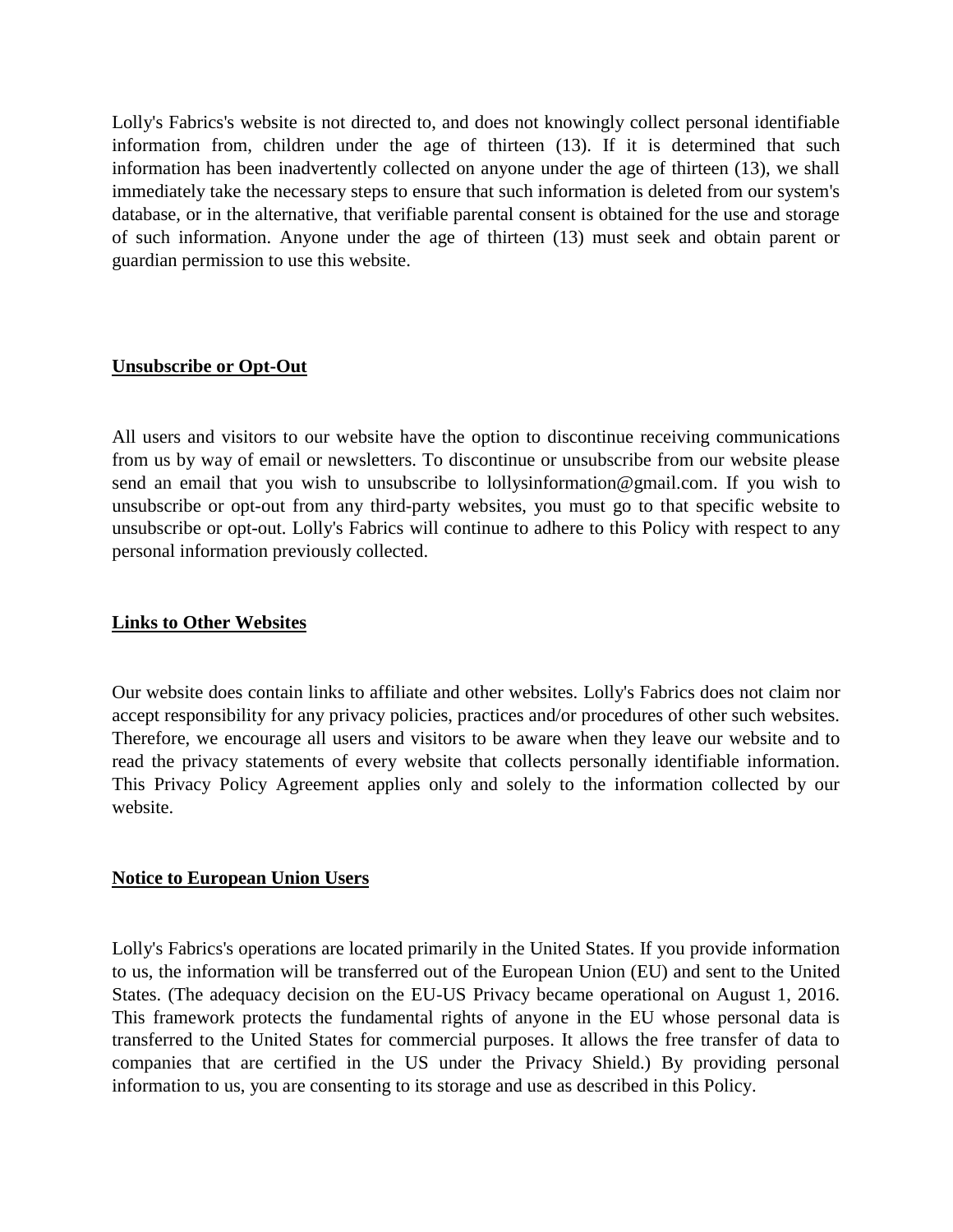#### **Security**

Lolly's Fabrics takes precautions to protect your information. When you submit sensitive information via the website, your information is protected both online and offline. Wherever we collect sensitive information (e.g. credit card information), that information is encrypted and transmitted to us in a secure way. You can verify this by looking for a lock icon in the address bar and looking for "https" at the beginning of the address of the webpage.

While we use encryption to protect sensitive information transmitted online, we also protect your information offline. Only employees who need the information to perform a specific job (for example, billing or customer service) are granted access to personally identifiable information. The computers and servers in which we store personally identifiable information are kept in a secure environment. This is all done to prevent any loss, misuse, unauthorized access, disclosure or modification of the user's personal information under our control.

#### **Acceptance of Terms**

By using this website, you are hereby accepting the terms and conditions stipulated within the Privacy Policy Agreement. If you are not in agreement with our terms and conditions, then you should refrain from further use of our sites. In addition, your continued use of our website following the posting of any updates or changes to our terms and conditions shall mean that you agree and acceptance of such changes.

# **How to Contact Us**

If you have any questions or concerns regarding the Privacy Policy Agreement related to our website, please feel free to contact us at the following email, telephone number or mailing address.

**Email:** lollysinformation@gmail.com

**Telephone Number:** 260-768-4703

**Mailing Address:** Lolly's Fabrics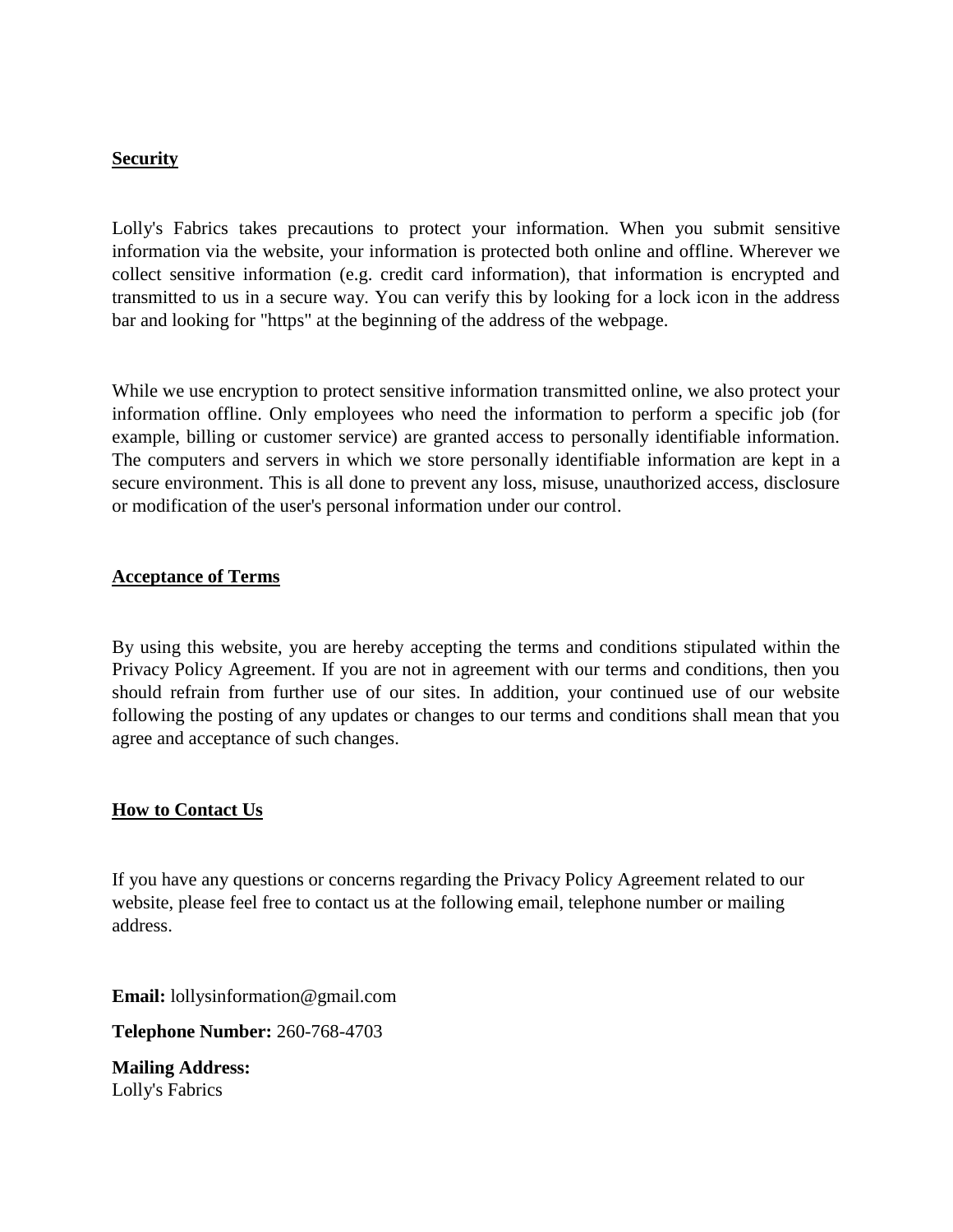225 Harrison St Shipshewana, Indiana 46565